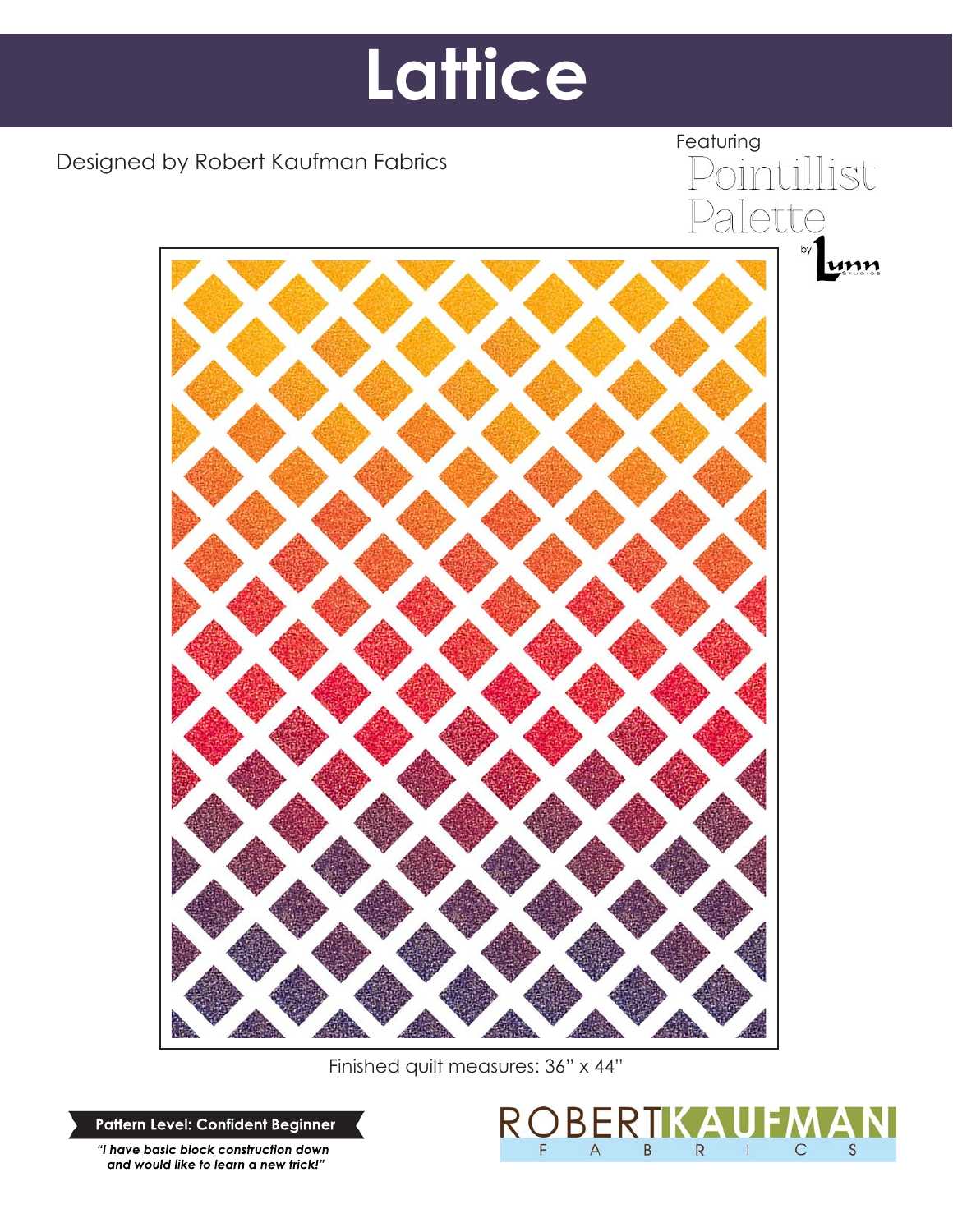# Fabric and Supplies Needed

| Color | <b>Fabric</b> | Name/SKU                      | Yardage            | Color                                                                             | Fabric | Name/SKU           | Yardage |
|-------|---------------|-------------------------------|--------------------|-----------------------------------------------------------------------------------|--------|--------------------|---------|
|       | A             | AMD-14272-201<br><b>JEWEL</b> | $1 - 1/2$<br>yards | KONA                                                                              | B      | SS-102-40<br>WHITE | roll-up |
|       |               |                               |                    | You will also need:<br>1/4 yard Binding<br>1-1/3 yards Backing Fabric and Batting |        |                    |         |

# Notes Before You Begin

- Please read through all of the instructions before beginning.
- All of the seam allowances are 1/4" unless otherwise noted.
- Width of fabric (WOF) is equal to at least 42" wide.
- Press all seam allowances open after each seam is sewn, unless otherwise noted.
- Remember to measure twice and cut once!

## Cutting Instructions

#### **Fabric A**

- Cut two rectangles 25" x WOF.
	- Trim the selvages from both rectangles.
	- Cut one strip into fourteen 3" x 25" strips and number them 1-14 (#1 is the darkest color) (fig. 1).
	- Cut two 3" x 25" strips from each side of the second strip. Place these strips with their matching strip from the first rectangle. (fig 2).
- From the remaining yardage cut four squares 3-1/2" x 3-1/2" (two from the dark side and two from the light side) then cut each square in half diagonally (fig. 3).



**Fabric B** - Cut sixty-seven strips 1-1/2" x 6-1/2".

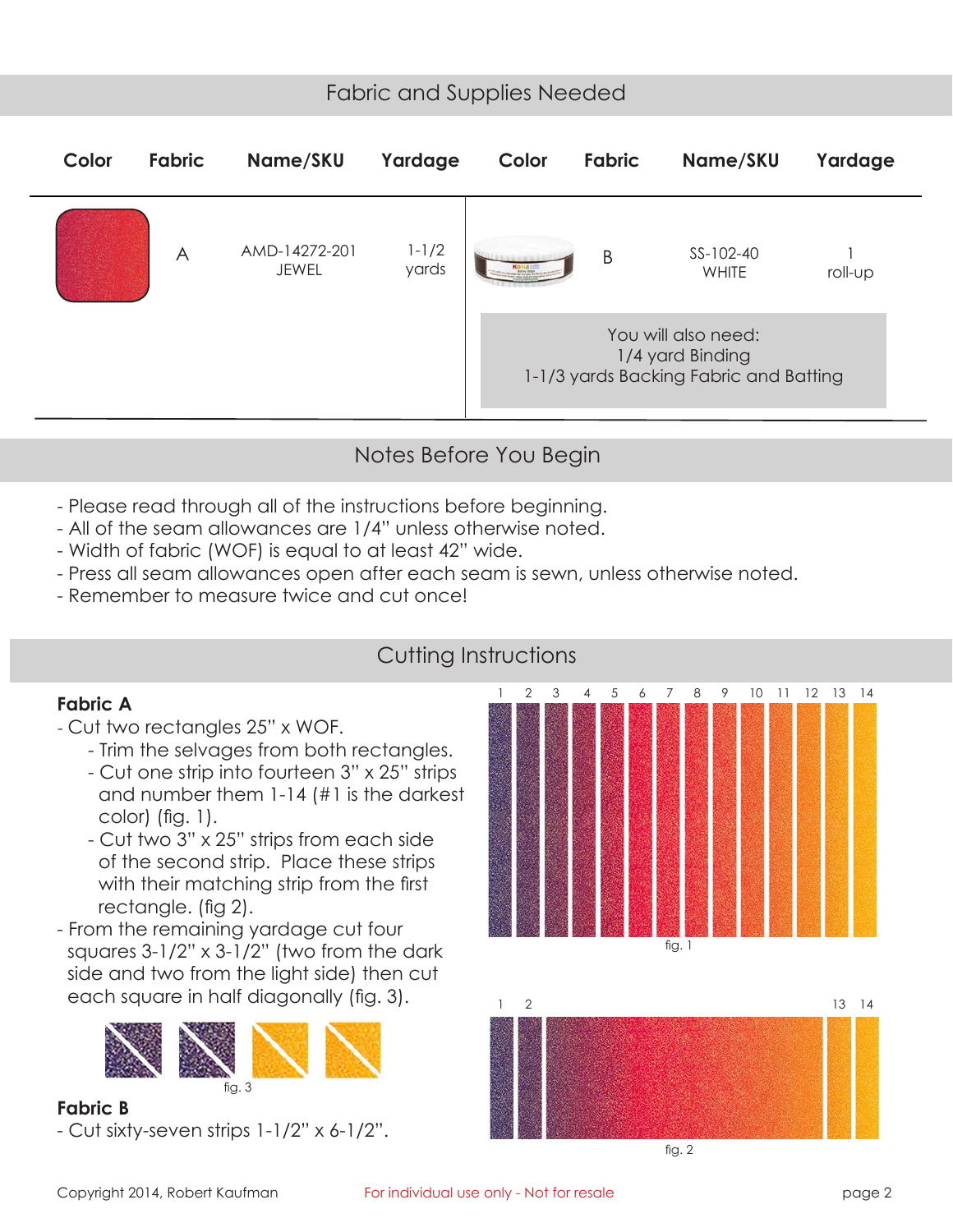## **Step 1: Make Strip Sets**

- Pair up the Fabric A strips as indicated in fig. 4 and sew into sets with a Fabric A skinny strip in between. Your strip sets should measure 6-1/2" x 25".



## **Step 2: Assemble Blocks**

- Cut each strip set every 3" to make eight rectangles measuring 3" x 6-1/2" (fig. 5). Continue to keep your strip sets separated into piles.
- fig. 5 6-1/2"
- Sew the rectangles to either long side of a  $1-1/2$ " x 6- $1/2$ " Fabric B strip to make a block (fig. 6).
- Repeat with the remaining rectangles to make four blocks per set (fig. 7).
	- *Some of the blocks will have an obvious color gradation from*  dark to light. When assembling the blocks, be sure to arrange the *rectangles so that the color gradation matches.*



3"

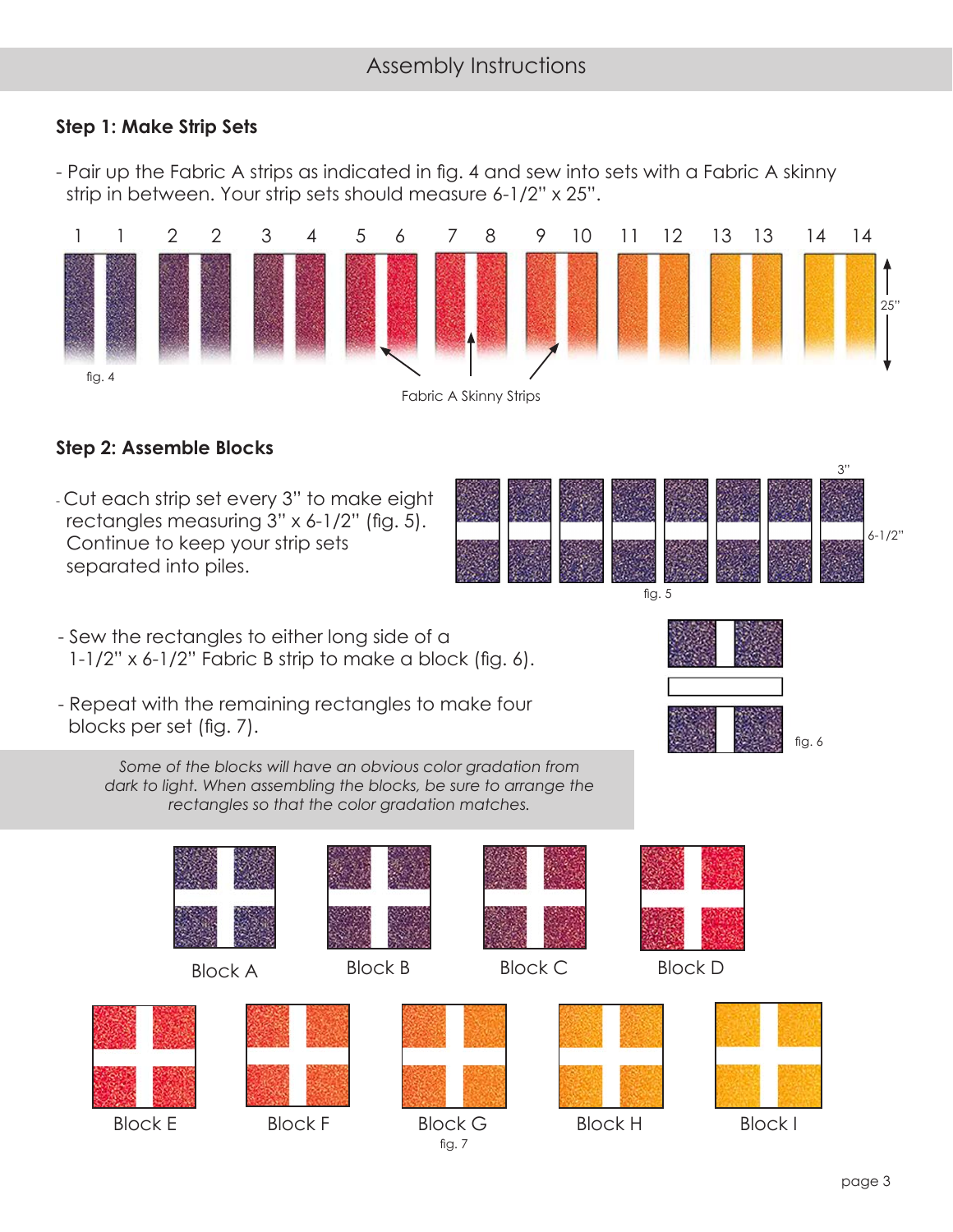#### **Step 3: Assemble the Quilt**

- Sew the blocks into rows, according to fig. 8, with a 1-1/2" x 6-1/2" Fabric B strip between each block.
- Sew enders to the rows, as indicated, with a 1-1/2" x 6-1/2" strip between the block and ender.

*Just like in Step 2, keep the color gradation on the blocks going in the proper direction. It helps to lay the blocks out and stand back and look at all of them together.*

- Sew two Fabric B strips short ends together. Repeat to make a second set of two strips.